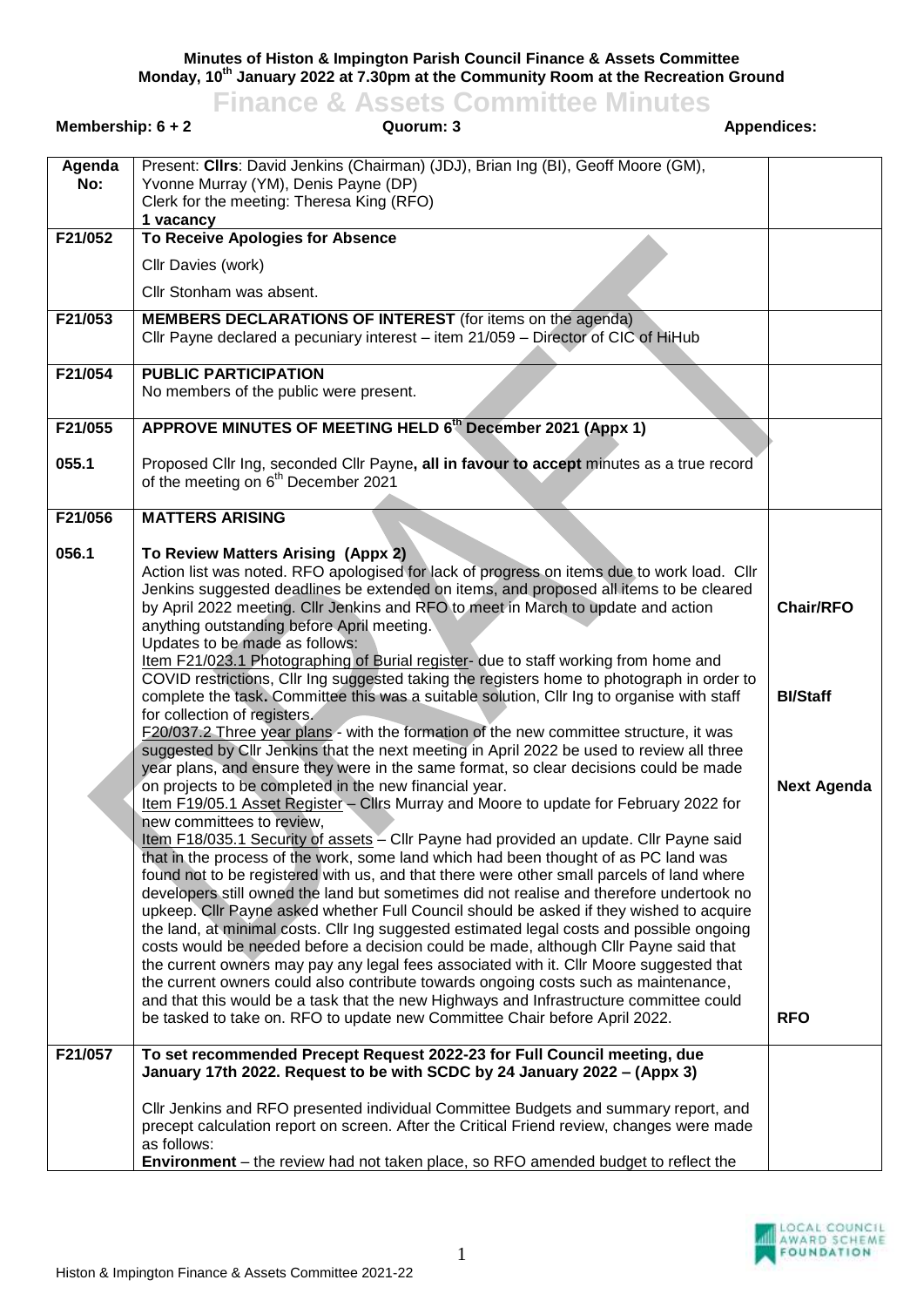|         | F&A committee request that it be reduced by £,4000 . RFO to send to Committee Chair<br>and Cllr Murray for information;<br><b>Highways</b> – Key Route Maintenance requested to be increased to £2,000 from<br>suggested £1,000 by F&A, to cover maintenance costs and reinstatement of<br>Weedwhackers group or similar. Discussion on new Reserve requirement to be discussed<br>when capital spend and new committee requirements discussed.<br>Planning- suggested nominal amount of £50 for Neighbourhood Plan costs allocated;<br>Recreation - no changes made.                                                                                                                                                                                                                                                               | <b>RFO</b>                     |
|---------|-------------------------------------------------------------------------------------------------------------------------------------------------------------------------------------------------------------------------------------------------------------------------------------------------------------------------------------------------------------------------------------------------------------------------------------------------------------------------------------------------------------------------------------------------------------------------------------------------------------------------------------------------------------------------------------------------------------------------------------------------------------------------------------------------------------------------------------|--------------------------------|
|         | The tax base information as presented by South Cambs was queried as the figures did<br>not seem to reflect the number of new properties in the villages, RFO to request a<br>meeting with relevant officer to explain how figures are arrived at in more details, for April<br>meeting.                                                                                                                                                                                                                                                                                                                                                                                                                                                                                                                                             | <b>RFO/Next</b><br>Agenda      |
|         | CIIr Jenkins questioned whether the budgets reflected the increases in fuel costs enough,<br>whether there was a need to consider increasing charges or similar means to provide a<br>buffer. Cllr Ing suggested it was not a short term issue, so whatever was actioned needed<br>to be repeatable. Cllr Jenkins suggested that as new charges had not been implemented<br>that these could be increased, Cllr Ing suggested that the increases remain as they are<br>but that when users are informed of the new charges they are forewarned that the<br>increases may be in double figures next year. All agreed to inform users that although<br>charges are being held relatively low this year, that there may be a need to increase them<br>considerably in future years to reflect cost increases. Rec Committee to action. | <b>Rec</b><br><b>Committee</b> |
|         | Cllr Jenkins proposed, seconded by Cllr Ing and all agreed in favour, to recommend 3%<br>increase to Full Council, resulting in a Precept request of £399,660.89 and a Band D<br>payment of £119.89 p.a. from £116.35 p.a. in 2021-2022. Cllr Jenkins to produce report<br>for Full Council.                                                                                                                                                                                                                                                                                                                                                                                                                                                                                                                                        |                                |
| F21/058 | To undertake quarterly Review of Budgets including Section 106 funds and<br>Specified Reserves (Appx 4 & 5)                                                                                                                                                                                                                                                                                                                                                                                                                                                                                                                                                                                                                                                                                                                         |                                |
|         | The quarterly report of Budgets versus Actual was reviewed by the RFO and noted by the<br>committee. The Section 106 summary was noted by the Committee.                                                                                                                                                                                                                                                                                                                                                                                                                                                                                                                                                                                                                                                                            |                                |
|         | Specified Reserves Review: the following were discussed and actions agreed.<br>Reserve code 3337 Homefield Park Estate Railings. Final work has been completed for<br>some time with no invoice received, remaining project balance (£100) to be returned to<br>general reserves;                                                                                                                                                                                                                                                                                                                                                                                                                                                                                                                                                   |                                |
|         | Reserve code 3336 Homefield Park Play Equipment £3,000. As play equipment is no<br>longer being considered for the park, agreed balance is transferred to general reserves<br>for other possible capital proejcts;<br>Reserve code 3339 Open Space Electricity £14,000. Agreed funds transferred back to                                                                                                                                                                                                                                                                                                                                                                                                                                                                                                                            |                                |
|         | general reserves until a project is put forward which allows for consideration of new<br>committees for reserve funding.<br>Reserve Code 3338 Christmas Lights to be removed as no funds in reserve.                                                                                                                                                                                                                                                                                                                                                                                                                                                                                                                                                                                                                                | <b>RFO</b>                     |
| 58.1    | To review capital budgets for 2022/23 and agree possible projects<br>As discussed in the review of matters arising, Cllr Jenkins recommended the new<br>Committees present their capital spend/budgets requirements in a standard format for<br>review at the April 2022 meeting. RFO to write to new committee chairs and inform them<br>of decisions, once Chairs knows. All agreed to accept recommendation.                                                                                                                                                                                                                                                                                                                                                                                                                     | RFO/<br><b>Committee</b>       |
|         | <b>Cllr Payne left the meeting</b>                                                                                                                                                                                                                                                                                                                                                                                                                                                                                                                                                                                                                                                                                                                                                                                                  | chairs                         |
| F21/059 | To discuss and agree funding contribution towards the HiHub project of<br>delivering digital news to the community                                                                                                                                                                                                                                                                                                                                                                                                                                                                                                                                                                                                                                                                                                                  |                                |
|         | Cllr Murray outlined the project concerned. Hi Hub is looking to widen the spread of their<br>information provision and promotion, with expertise growing alongside their input into the<br>village. The plan is to develop the service of a digital noticeboard, placed in the window of<br>Print-Out as a central village location, and currently the project team are looking at<br>obtaining quotes for the new screens. They would like approval in principle from the                                                                                                                                                                                                                                                                                                                                                         |                                |